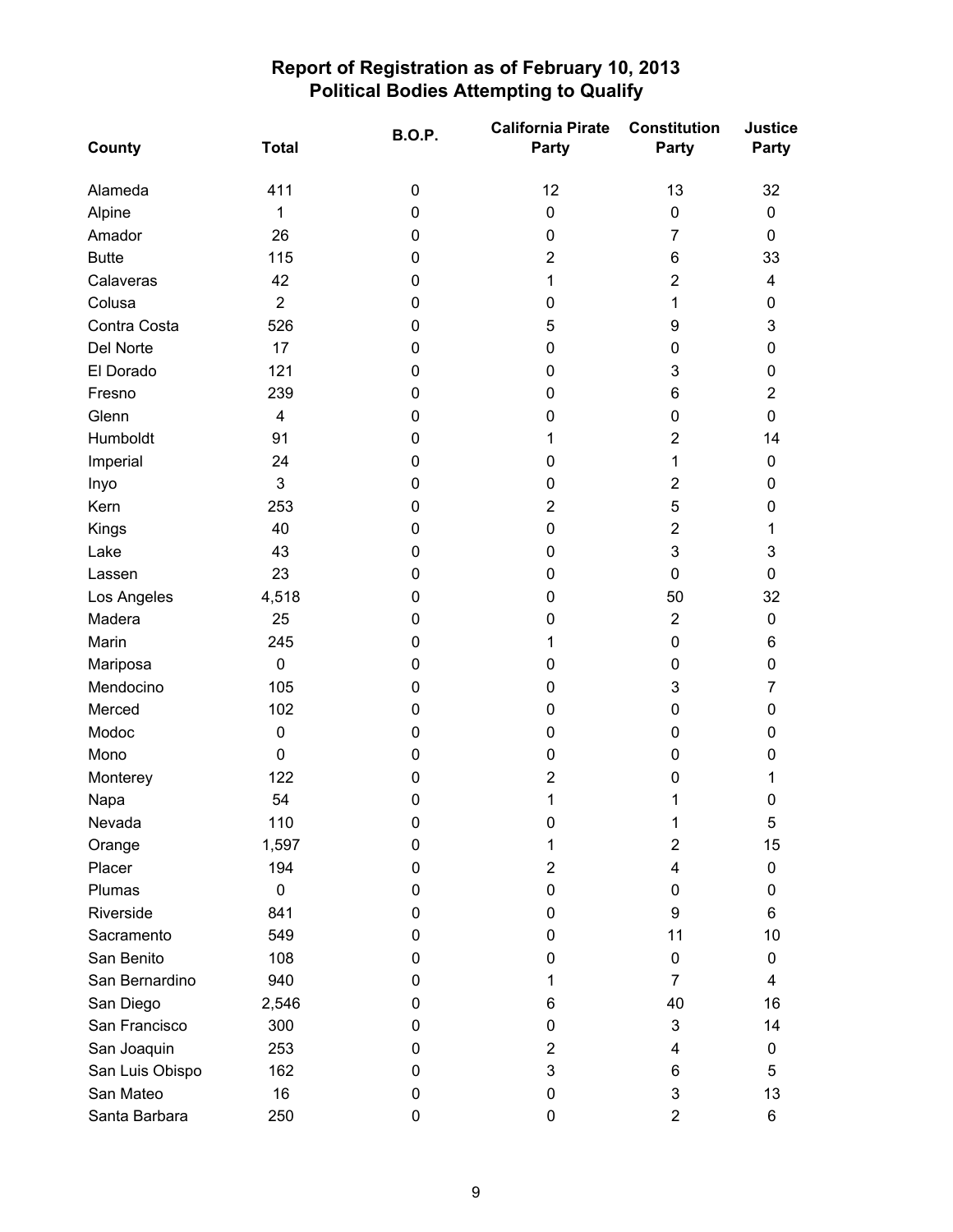| County          | No Corporate<br><b>Money</b> | <b>Reform Party</b><br>of California | <b>The Good</b><br>Party | We Like Women<br><b>Political Party</b> |
|-----------------|------------------------------|--------------------------------------|--------------------------|-----------------------------------------|
| Alameda         | 3                            | 351                                  | 0                        | $\pmb{0}$                               |
| Alpine          | 0                            | 1                                    | 0                        | 0                                       |
| Amador          | 0                            | 19                                   | 0                        | $\pmb{0}$                               |
| <b>Butte</b>    | 0                            | 74                                   | 0                        | 0                                       |
| Calaveras       | 0                            | 35                                   | 0                        | 0                                       |
| Colusa          | 0                            | $\mathbf{1}$                         | 0                        | 0                                       |
| Contra Costa    | 0                            | 508                                  | 0                        | 1                                       |
| Del Norte       | 0                            | 17                                   | 0                        | 0                                       |
| El Dorado       | 0                            | 116                                  | 0                        | $\overline{2}$                          |
| Fresno          | 0                            | 231                                  | 0                        | 0                                       |
| Glenn           | 0                            | $\overline{\mathbf{4}}$              | 0                        | 0                                       |
| Humboldt        | 0                            | 73                                   | 0                        | 1                                       |
| Imperial        | 0                            | 23                                   | 0                        | 0                                       |
| Inyo            | 0                            | 1                                    | 0                        | 0                                       |
| Kern            | 0                            | 246                                  | 0                        | 0                                       |
| Kings           | 0                            | 37                                   | 0                        | 0                                       |
| Lake            | 0                            | 37                                   | 0                        | $\pmb{0}$                               |
| Lassen          | 0                            | 23                                   | 0                        | 0                                       |
| Los Angeles     | 0                            | 4,436                                | 0                        | 0                                       |
| Madera          | 0                            | 23                                   | 0                        | $\pmb{0}$                               |
| Marin           | 0                            | 238                                  | 0                        | 0                                       |
| Mariposa        | 0                            | $\mathbf 0$                          | 0                        | $\pmb{0}$                               |
| Mendocino       | 0                            | 95                                   | 0                        | 0                                       |
| Merced          | 0                            | 102                                  | 0                        | 0                                       |
| Modoc           | 0                            | $\pmb{0}$                            | 0                        | $\pmb{0}$                               |
| Mono            | 0                            | 0                                    | 0                        | 0                                       |
| Monterey        | 0                            | 119                                  | 0                        | $\pmb{0}$                               |
| Napa            | 0                            | 52                                   | 0                        | 0                                       |
| Nevada          | 0                            | 104                                  | 0                        | 0                                       |
| Orange          | 0                            | 1,279                                | 0                        | 300                                     |
| Placer          | 0                            | 188                                  | 0                        | 0                                       |
| Plumas          | 0                            | $\mathbf 0$                          | 0                        | 0                                       |
| Riverside       | 0                            | 814                                  | 0                        | 12                                      |
| Sacramento      | 0                            | 528                                  | 0                        | 0                                       |
| San Benito      | 0                            | 108                                  | 0                        | 0                                       |
| San Bernardino  | 1                            | 918                                  | 0                        | 9                                       |
| San Diego       | 0                            | 2,483                                | 0                        | 1                                       |
| San Francisco   | 0                            | 277                                  | 0                        | 6                                       |
| San Joaquin     | *0                           | $*247$                               | 0                        | 0                                       |
| San Luis Obispo | 0                            | 148                                  | 0                        | 0                                       |
| San Mateo       | 0                            | 0                                    | 0                        | 0                                       |
| Santa Barbara   | 0                            | 242                                  | 0                        | 0                                       |

\*San Joaquin County transposed two numbers in its original report. The numbers were corrected on April 16, 2013.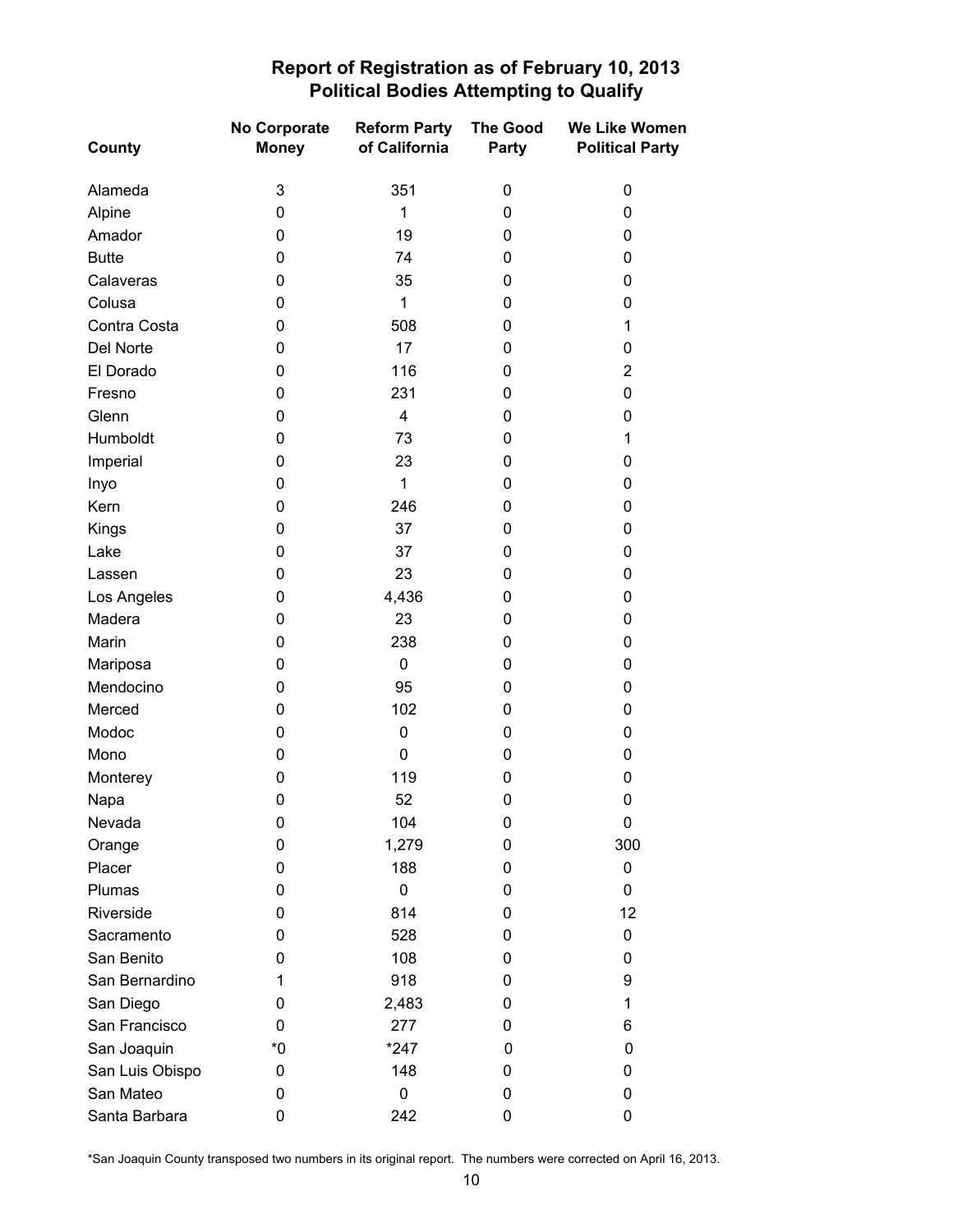|                    |              | <b>B.O.P.</b> | <b>California Pirate</b> | <b>Constitution</b> | <b>Justice</b> |
|--------------------|--------------|---------------|--------------------------|---------------------|----------------|
| County             | <b>Total</b> |               | Party                    | Party               | Party          |
| Santa Clara        | 895          | $\mathbf 0$   |                          | 31                  |                |
| Santa Cruz         | 250          | 0             | O                        | 6                   | 15             |
| Shasta             | 10           | 0             | O                        | 10                  | 0              |
| Sierra             | 0            | 0             | O                        | 0                   | o              |
| Siskiyou           | 19           | ი             | n                        | 2                   | 3              |
| Solano             | 226          | ი             | O                        |                     | 2              |
| Sonoma             | 341          | ი             | 3                        | 4                   | 11             |
| <b>Stanislaus</b>  | 287          | ი             |                          | 15                  | 2              |
| <b>Sutter</b>      | 19           | ი             |                          | 0                   |                |
| Tehama             | 14           | 0             |                          | 3                   |                |
| <b>Trinity</b>     | $\mathbf 0$  |               |                          |                     |                |
| Tulare             | 87           |               |                          | 8                   | 2              |
| Tuolumne           | 55           |               |                          | 2                   |                |
| Ventura            | 499          | O             |                          |                     | 8              |
| Yolo               | 71           | ი             |                          |                     | 2              |
| Yuba               | 16           |               |                          |                     | 2              |
| <b>State Total</b> | 17,807       | 0             | 51                       | 304                 | 286            |